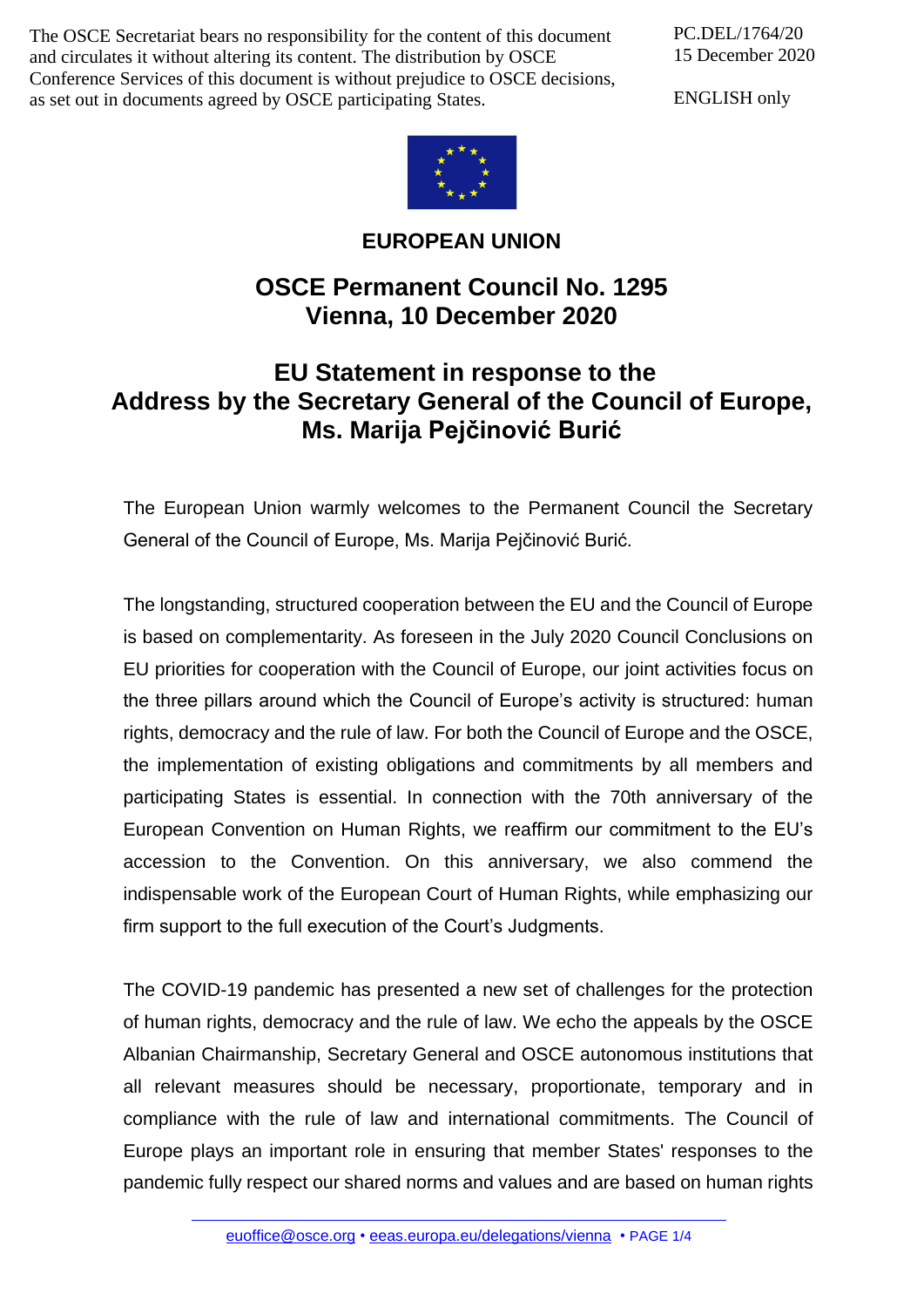standards. This is a time for solidarity, and coordination in multilateral fora is much needed.

We welcome the continuous dialogue and practical cooperation between the OSCE and the Council of Europe, in particular in the identified priority areas: combatting trafficking in human beings, fight against terrorism, promoting tolerance and nondiscrimination and protection of human rights of persons belonging to national minorities.

All of these areas have sadly continued to be high on the agenda during the COVID-19 pandemic. In addition, we would like to highlight in particular four areas of work in which cooperation could be further strengthened.

First, countering all forms of torture is an area in which joint work has already proven productive. In this context, we welcome the adoption by the OSCE Ministerial Council of the decision on the prohibition and eradication of torture and other cruel, inhuman and degrading treatment or punishment. The European Committee for the Prevention of Torture and Inhuman or Degrading Treatment or Punishment (CPT), set up under the Council of Europe's "European Convention for the Prevention of Torture and Inhuman or Degrading Treatment or Punishment", provides a non-judicial preventive mechanism to protect persons deprived of their liberty against torture and other forms of ill-treatment, complementing the judicial work of the European Court of Human Rights.

Second, today marks the end of the 16 Days of Activism Against Gender-Based Violence campaign. This international campaign emphasized the link between violence against women and human rights. We have witnessed a worrying increase in domestic violence on a global scale during the COVID-19 pandemic. The United Nations has called the surge in domestic violence a "shadow pandemic".

The Council of Europe Convention on Preventing and Combating Violence against Women and Domestic Violence (Istanbul Convention) defines a set of standards for combating all forms of violence against women and domestic violence. It has been ratified and is being implemented by 21 EU Member States. At the OSCE, on the other hand, there is an extensive body of commitments complemented by thematic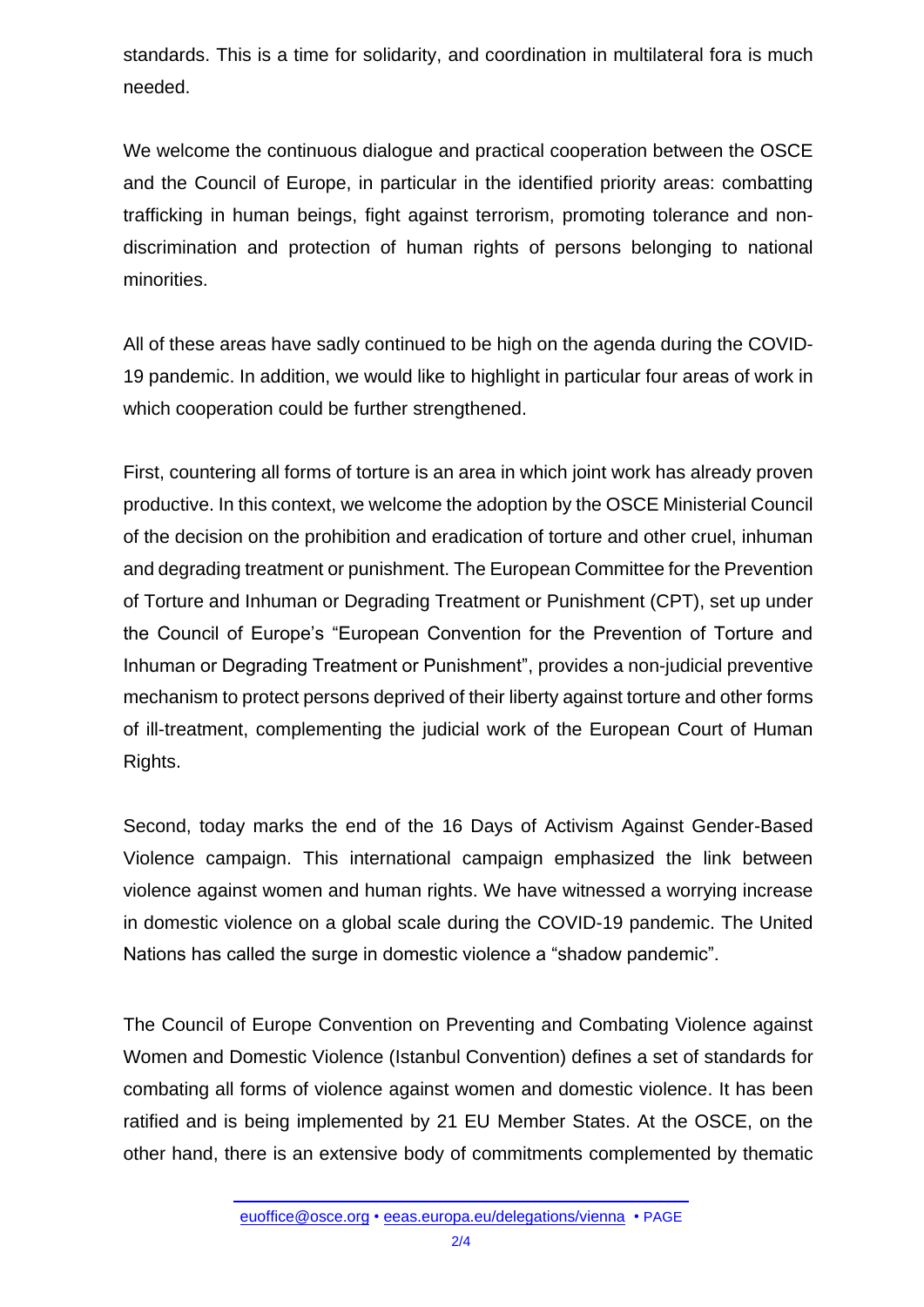reports, data collection and projects of the OSCE institutions, structures and field missions.

Now is the time to further strengthen the cooperation between the Council of Europe and the OSCE in combating sexual and gender-based violence. As stated in MC decision 4/18, it is important to actively engage men and boys in the efforts to end violence against women and girls, including by addressing the root causes of gender inequality and violence.

Third, the pandemic has also presented new challenges to election observation activities. The situation has required new and innovative approaches to ensure that meaningful and high quality observation can still be conducted. Partnership and information sharing between OSCE/ODIHR, the OSCE Parliamentary Assembly, the Parliamentary Assembly of the Council of Europe and the European Parliament provides for better results, in particular in these challenging times.

Fourth, the pandemic and restrictions connected to it, has further impacted the space of civil society and put pressure on human rights defenders, as well as free and independent media. It is important that we continue to work together to ensure media freedom, including safety of journalists, and to safeguard the working condition of civil society, whose role in protecting human rights and democracy is vital. Strengthening the role and meaningful participation of civil society in the activities of both the OSCE and the Council of Europe is of great importance for the European Union.

In concluding, the EU looks forward to continuing the close cooperation between the OSCE and the Council of Europe and we wish you, Ms. Marija Pejčinović Burić, every success in the exercise of your mandate. The EU takes the opportunity to thank the Greek Chairmanship of the Committee of Ministers of the Council of Europe and wish the very best to Germany which has recently assumed its Presidency.

The Candidate Countries REPUBLIC of NORTH MACEDONIA\*, MONTENEGRO\*, SERBIA\* and ALBANIA\*, the Country of the Stabilisation and Association Process and Potential Candidate BOSNIA and HERZEGOVINA, and the EFTA countries ICELAND and LIECHTENSTEIN, members of the European Economic Area, as well as UKRAINE, the REPUBLIC OF MOLDOVA, GEORGIA, ANDORRA and SAN MARINO align themselves with this statement.